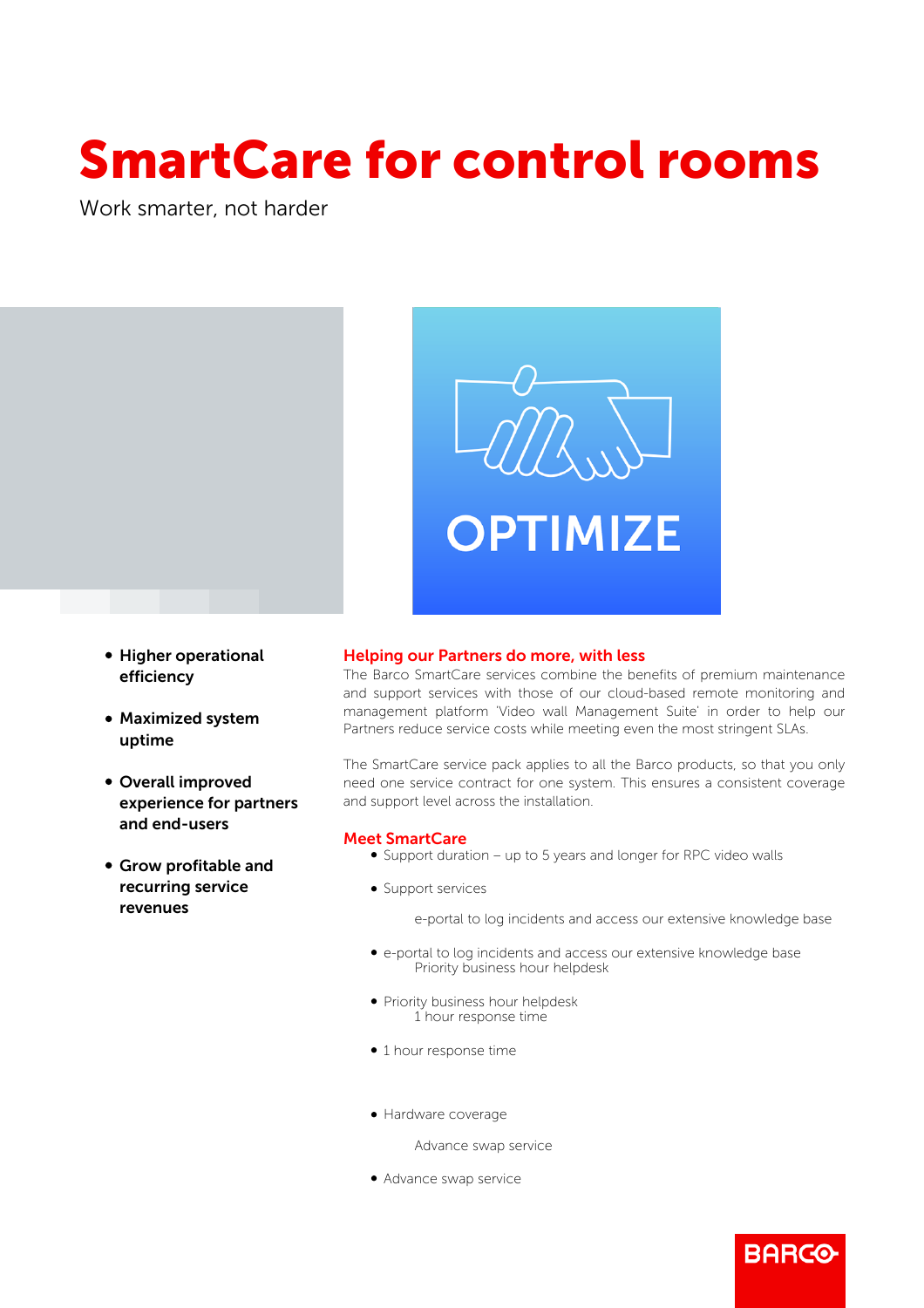- Advance swap service Express shipment
- Express shipment Firmware updates
- Firmware updates
- Software coverage

Updates, bug fixes, security patches

- Updates, bug fixes, security patches HW/SW compatibility guarantee
- HW/SW compatibility guarantee
- b Video wall Management Suite Diagnose
- On-boarding support

#### Your benefits

Increase operational efficiency and reduce costs

- Diagnose and fix issues remotely
- Reduce the need to travel on-site
- More accurate issue diagnostic
- Save spare parts inventory costs
- Rely on Barco for first line support and field interventions

Improve customer satisfaction

- Proactive issue detection and resolution
	- Faster problem solving
	- 24/7 priority access to Barco experts
	- Firmware and software always up to date to perform at best
	- Predictable budget

Develop and diversify service offer

• Offer more competitive SLAs thanks to the capabilities of the Video wall Management Suite

 • Manage renewal of customers' maintenance contracts from the Video wall Management Suite dashboard

• Leverage product technical and usage insights to offer new services

#### Upgrade to SmartCare Pro

For the critical operations applications that require permanent attention and premium support, SmartCare can be upgraded to SmartCare Pro with the optional Pro pack. The "Pro" upgrade is the perfect choice when you want to rely on Barco expertise to fully support your customer.

#### Introducing Video wall Management Suite

Video wall Management Suite is Barco's cloud-based connection platform that allows integrators to view critical information from their entire installed base of video walls from a central location. The user-friendly platform is accessible from any device with internet access, whether it's a laptop, tablet or mobile